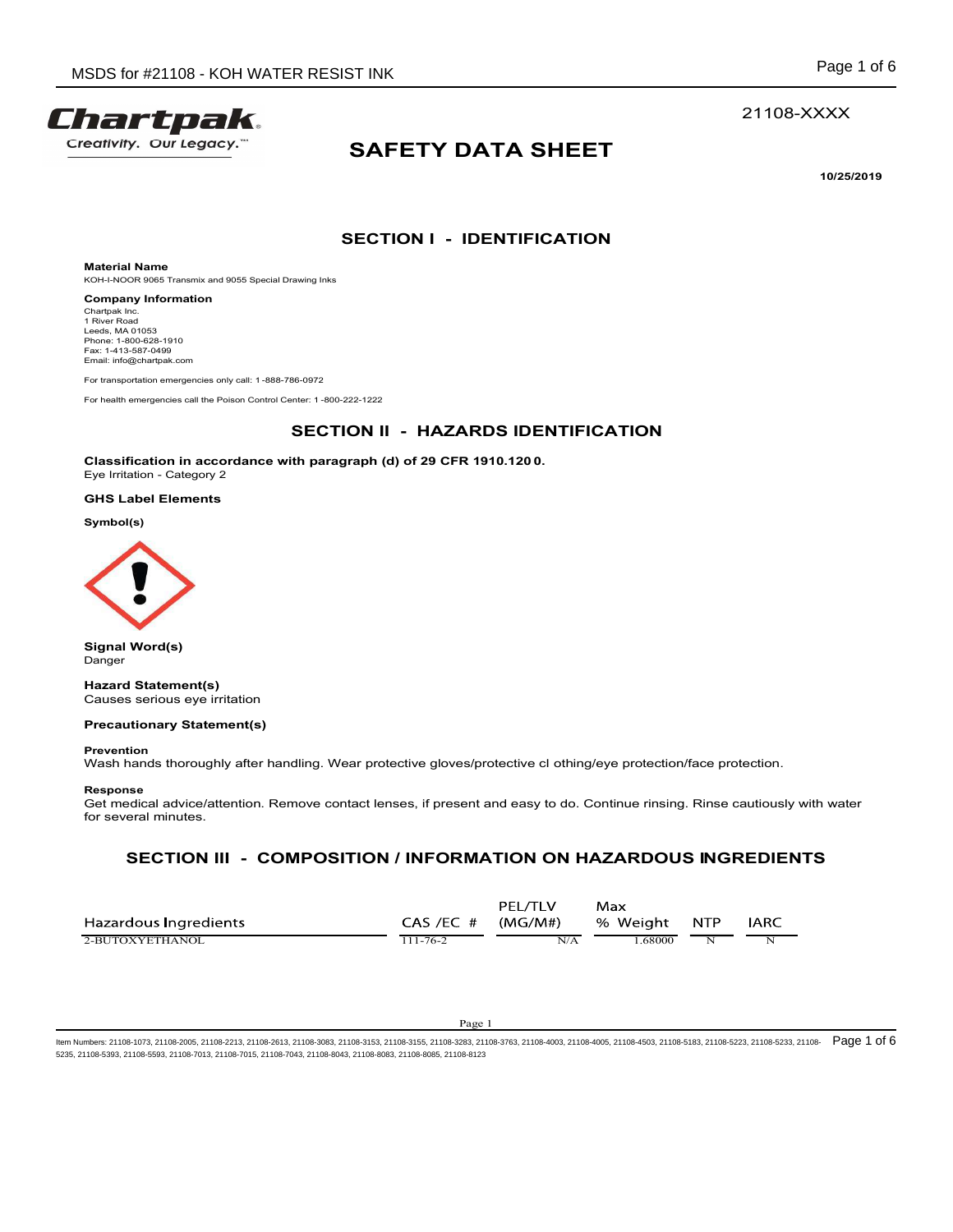FIRST AID MEASURES: NONE REQUIRED. NO ACUTE HEALTH EFFECTS EXPECTED.

# RESIST INK<br>
SECTION IV - FIRST AID MEASURES<br>
RED. NO ACUTE HEALTH EFFECTS EXPECTED.<br>
CTION V - FIRE FIGHTING MEASURES<br>
AUTOIGNITION TEMPERATURE: NA

ER RESIST INK<br>
SECTION IV - FIRST AID MEASURES<br>
NUIRED. NO ACUTE HEALTH EFFECTS EXPECTED.<br>
SECTION V - FIRE FIGHTING MEASURES<br>
OLUME): NOT EXPLOSIVE<br>
AUTOIGNITION TEMPERATURE: NIA<br>
SPECIAL FIRE FIGHTING PROCEDURES REQUIR SDS for #21108 - KOH WATER RESIST INK<br>
SECTION IV - FIRST AID MEASURES<br>
FIRST AID MEASURES: NONE REQUIRED. NO ACUTE HEALTH EFFECTS EXPECTED.<br>
SECTION V - FIRE FIGHTING MEASURES<br>
FLASH POINT (METHOD): N/A<br>
EXTRIGUISHING MEO EXPLOSION LIMITS IN AIR (% BY VOLUME): NOT EXPLOSIVE EXTINGUISHING MEDIA: NO SPECIAL MEDIA REQUIRED FIRE FIGHTING PROCEDURES: NO SPECIAL FIRE FIGHTING PROCEDURES REQUIRED UNUSUAL FIRE & EXPLOSION HAZARDS: NOT COMBUSTIBLE MATER RESIST INK<br>
SECTION IV - FIRST AID MEASURES<br>
SECTION V - FIRE FIGHTING MEASURES<br>
SEV VOLUME): NOT EXPLOSIVE<br>
SEV VOLUME): NOT EXPLOSIVE<br>
SEV VOLUME): NOT EXPLOSIVE<br>
AUTOIGNITION TEMPERATURE: NIA<br>
SECTION VI - ACCIDEN STEPS TO BE TAKEN IN A MATERIAL IS SECTION IV - FIRST AID MEASURES<br>
SECTION IV - FIRST AID MEASURES<br>
SECTION V - FIRE FIGHTING MEASURES<br>
ENGELISMENT METHOD: NO.<br>
SECTION V - FIRE FIGHTING MEASURES<br>
SECTION VI - ACCIDENTAL SECTION IV - FIRST AID MEASURES<br>
SECTION V - FIRST AID MEASURES<br>
SECTION V - FIRE FIGHTING MEASURES<br>
SECTION V - FIRE FIGHTING MEASURES<br>
NA MEDIA REQUIRED AND CONTIDUATION TEMPERATURE: NA<br>
NA MEDIA FREQUIRED<br>
NA MEDIA REQU **SECTION IV - FIRST AID MEASURES<br>
SECTION V - FIRE FIGHTING MEASURES<br>
FLASH PONT (METHOD: NAT AN R ON VOLUME): NOT EXPLOSIVE<br>
FLASH PONT UNITED AND NOT EXPLOSIVE AND CONDITION TEMPERATURE: NAT<br>
EXPLOSION LIMITS IN AR ON BY** SECTION IV - FIRST AID MEASURES<br>
FIASH FONT (METHOD), NA<br>
SECTION V - FIRE FIGHTING MEASURES<br>
FIASH FONT (METHOD), NA<br>
DETRICULISHEN ACHIEVED TRANSPORT CONTINUES PROCEDURES<br>
DETRICULISHEN ACHIEVED ACHIEVED CONTINUES PROCED SECTION IV - FIRST AID MEASURES<br>
SURES: NONE REQUIRED. NO ACUTE HEALTH EFFECTS EXPECTED.<br>
SECTION V - FIRE FIGHTING MEASURES<br>
METHOD: NA<br>
MITSINAR (% BY VOLUME). NOT EXPLOSIVE<br>
PROCEDURES NO SPECIAL NEDIA REQUIRED<br>
CONDUCE SECTION IN - FIRET TO BURGE AND THE PROTECTION CONTROLLS IN A SECTION IN A SECTION IN A SECTION IN A SECTION IN A SECTION IN A SECTION IN A SECTION IN A SECTION IN A SECTION IN A SECTION IN A SECTION IN A SECTION IN A SECT EXTRONOUTHE NATION TO BE THE SUPERVISTING PROTECTION CONTROLLS IN EXTREME IN A MELTING PROPERTIES<br>
BOILING POINT: NATION INCOMED AND THE HIGH HAND HARD CENTER (INCORPRET)<br>
SECTION VI - ACCIDENTAL RELEASE MEASURES<br>
SHEEP IS

STEPS TO BE TAKEN IN CASE A MATERIAL IS SPILLED: Clean up in accordance with all applicable regulations. Absorb spillage with non-<br>combustible, absorbent material. For waste disposal, see Section XIII

maintained below the TLV. This is preferably achieved through the provision of adequate ventilation. When exposure cannot be adequately controlled in this way, personal respiratory protection should be employed. FREE FIGHTING PROCEDURE TROTHON THE PROFILE PROPERTIES<br>
SPECIFIC VAPOR DENSITY (AIRENT CONTROL DESCRIPTION OF A COLUMBRITY:<br>
SPECIFICAL SPECIFICAL CONTROL CHEMIC CRAIN INTERNATION IS CONTROL SUPPRESS<br>
SPECIFICAL CASE A MAT ENGINE OF THE SOLUBION NORTHERN THE SOLUTION OF THE SOLUTION OF THE SOLUTION OF THE SOLUTION OF THE SOLUTION OF THE SOLUTION OF THE SOLUTION OF THE SOLUTION OF THE SOLUTION OF THE SOLUTION OF THE SOLUTION OF THE SOLUTION O THON VI - ACCIDENTAL RELEASE MEASURES<br>
MATERIAL IS SPILLED: Clean up in accordance with all applicable regulations. Absorb spillage with non-<br>
SECTION VII - HANDLING AND STORAGE<br>
NIS STORAGE AND HANDLING: Good industrial h

RESPIRATORY PROTECTION AND SPECIAL VENTILATION REQUIREMENTS: NONE REQUIRED OTHER PROTECTIVE EQUIPMENT (GLOVES, GOGGLES, ETC): NONE REQUIRED WORK/HYGIENE PRACTICES: NONE REQUIRED ENGINEERING CONTROLS: NONE REQUIRED

VAPOR PRESSURE: N/A<br>SPECIFIC VAPOR DENSITY (AIR=1): N/A SPECIFIC GRAVITY: N/A

HAZARDOUS POLYMERIZATION PRODUCTS: N/A STABILITY: STABLE CONDITIONS TO AVOID: N/A INCOMPATIBILITY (MATERIALS TO AVOID): N/A HAZARDOUS DECOMPOSITION PRODUCTS: N/A

AND CHEMICAL PROPERTIES<br>
MELTING POINT: N/A<br>
SPECIFIC GRAVITY: NA<br>
REACTIVITY IN WATER: NON-REACTIVE<br>
ILITY AND REACTIVITY<br>
DLOGICAL INFORMATION<br>
NONE EXPECTED<br>
TRIGGERS ATTAINED AND THE CONSTANTION<br>
PRICE 2<br>
TRIGGERS 2110 DURING STORAGE AND HANGUING: Good industrial hygiene practics requires that exposure as<br>a simplembry procedure when the provided of adequate vertilation. When exposure cannot be adequately<br>spiratory protection. WENTIMITED EMPRESSION THE WAY ARE CONTROLS AND THE CONTROLS (THE RESONAL PROTECTION<br>
SECTION VII - EXPOSURE CONTROLS AND SECULATED NOW ENDEPTING<br>
CONDITIONS AND SECULATED WITHOUT CONTROLS AND THE REQUIRED<br>
SECTION IX - PHYSICAL AND C The summated LD50 is 12523 mg/kg. The summated LC50 is 99999 mg/cubic meter. This product is not considered to be a known or suspected human carcinogen by NTP, IARC or OSHA (see section III)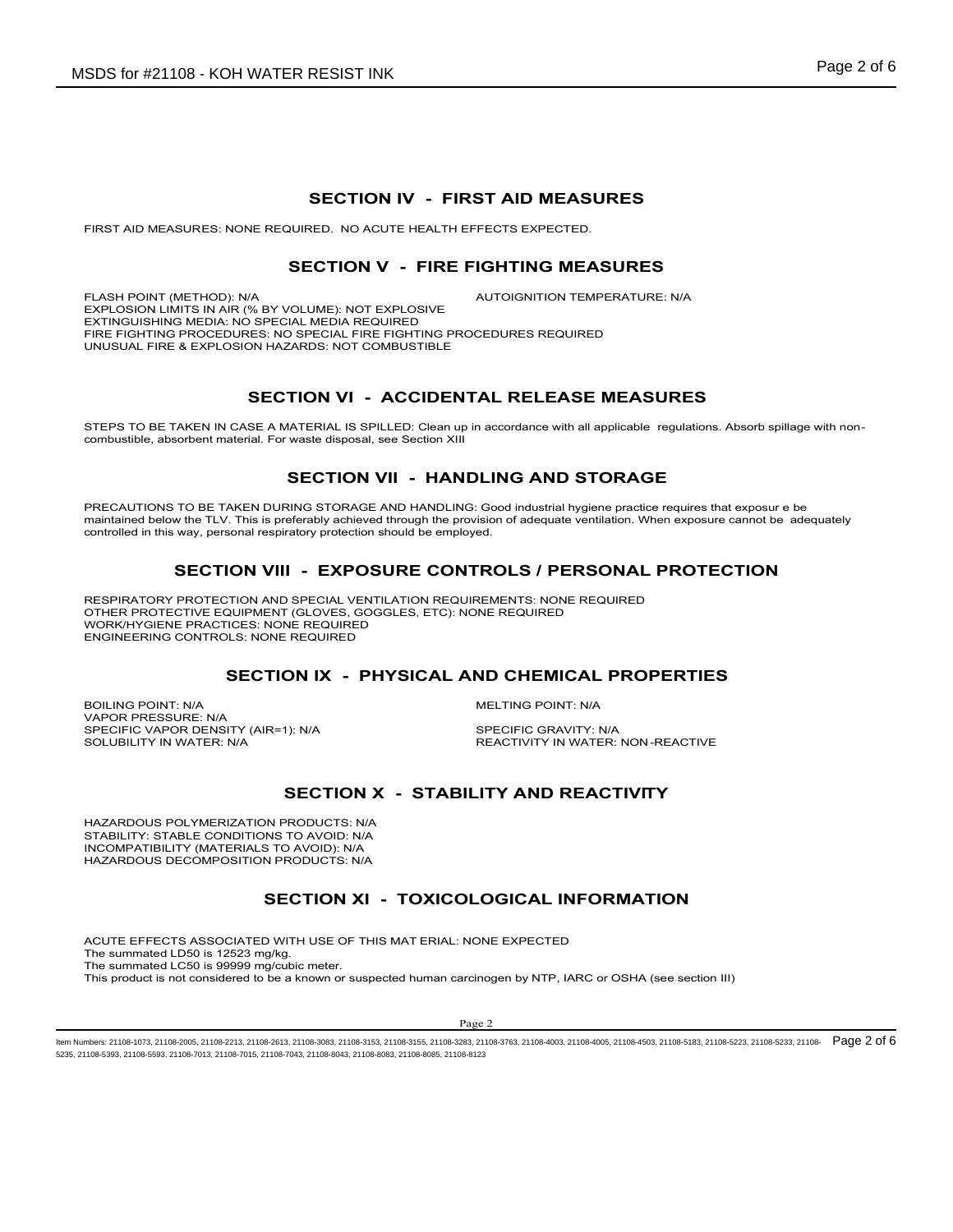FER RESIST INK<br>SECTION XII - ECOLOGICAL INFORMATION<br>WN OTHER THAN THOSE ASSOCIATED WITH SUSPENDED INERT SOLIDS IN WATER.<br>SECTION XIII - DISPOSAL CONSIDERATIONS<br>SEOLI AT ON AC CORDANCE WITH EFDERAL STATE AND LOCAL REGUL SDS for #21108 - KOH WATER RESIST INK<br>SECTION XII - ECOLOGICAL INFORMATION<br>NO HARMFUL EFFECTS KNOWN OTHER THAN THOSE ASSOCIATED WITH SUSPENDED INERT SOLIDS IN WATER.<br>SECTION XIII - DISPOSAL CONSIDERATIONS<br>WASTE DISPOSAL ME TER RESIST INK<br>
SECTION XII - ECOLOGICAL INFORMATION<br>
DOWN OTHER THAN THOSE ASSOCIATED WITH SUSPENDED INERT SOLIDS IN WATER.<br>
SECTION XIII - DISPOSAL CONSIDERATIONS<br>
261): THIS PRODUCT IS NOT CLASISIFIED AS A HAZARDOUS WAS RCRA HAZARD CLASS (40 CFR 261): THIS PRODUCT IS NOT CLASSIFIED AS A HAZARDOUS WASTE.<br>WASTE DISPOSAL METHOD: DISPOSE OF IN AC CORDANCE WITH FEDERAL, STATE AND LOCAL REGULATIONS. SDS for #21108 - KOH WATER RESIST INK<br>
SECTION XII - ECOLOGICAL INFORMATION<br>
NO HARMFUL EFFECTS KNOWN OTHER THAN THOSE ASSOCIATED WITH SUSPENDED INERT SOLIDS IN WATER.<br>
SECTION XIII - DISPOSAL CONSIDERATIONS<br>
MASTE DISPOSA WATER RESIST INK<br>
SECTION XII - ECOLOGICAL INFORMATION<br>
SECTION XIII - DISPOSAL CONSIDERATIONS<br>
SECTION XIII - DISPOSAL CONSIDERATIONS<br>
SER 281): THIS PRODUCT IS NOT CLASSIFIED AS A HAZARDOUS WASTE.<br>
DISPOSE OF IN AC CORDA FER RESIST INK<br>
SECTION XII - ECOLOGICAL INFORMATION<br>
SECTION XIII - DISPOSAL CONSIDERATIONS<br>
SECTION XIII - DISPOSAL CONSIDERATIONS<br>
SECTION XIV - TRANSPORTATION INFORMATION<br>
SPOSE OF IN AC CONSIDERS IFIED AS A HAZARDOUS

U.S. DOT (49 CFR 172.101): THIS IS NOT A HAZARDOUS MATERIAL AS CLASSIFIED BY CFR 172.101.

CONTENTS OF THIS SDS COMPLY WITH OSHA HAZARD COMMUNICATION STANDARD 29 CFR 1910.1200

EPA SARA TITLE III CHEMICAL LISTINGS: SECTION 302.4 EXTREMELY HAZARDOUS SUBSTANCES (40 CFR 355):<br>NONF NONE **NOTE** 

SECTION 313 TOXIC CHEMICALS (40 CFR 372): DIETHANOLAMINE ETHYLENE GLYCOL

INTERNATIONAL REGULATIONS

CANADIAN WHMIS: THIS PRODUCT IS A CONTROLLED PRODUCT UNDER CANADA'S WORKPLACE HAZARDOUS MATERIALS INFORMATION SYSTEM. IT CONTAINS THE FOLLOWING TOXIC OR HIGHLY TOXIC MATERIALS: 2-BUTOXY ETHANOL DIETHANOLAMINE ETHYLENE GLYCOL MORPHOLINE

SUPPLEMENTAL STATE COMPLIANCE INFORMATION:

TED UNDER NEW JERSEY'S RIGHT TO KNOW PROGRAM:<br>20<br>20 AND BOTTFICATION TO THE STATE OF WASHINGTON UNDER<br>TED IN FLORIDA'S TOXIC SUBSTANCE LIST:<br>20<br>20 AND BOTTFICATION TO THE STATE OF WASHINGTON UNDER<br>20<br>20 AND AND BOTTFICATIO THIS PRODUCT CONTAINS THE FOLLOWING CHEMICAL(S) LISTED UNDER NEW JERSEY'S RIGHT TO KNOW PROGRAM: 2-BUTOXY ETHANOL **CAMPHOR** DIETHANOLAMINE ETHYLENE GLYCOL MORPHOLINE **SECTION XV - REGULATORY INFORMATION**<br>
EDA ARAN TITE III CHEMICAL LISTINGS.<br>
BECTION 313 TOXIC CHEMICAL USING SUBSTANCES (40 CFR 355):<br>
NOFING CHEMICAL TRICULATIONS<br>
SECTION 313 TOXIC CHEMICALS (40 CFR 372):<br>
SECTION 313 T

THEIR CHILDREN'S SAFE PRODUCTS ACT: ETHYLENE GLYCOL NONYL PHENOL ETHOXYLATE

THIS PRODUCT CONTAINS THE FOLLOWING CHEMICAL(S) LISTED IN FLORIDA'S TOXIC SUBSTANCE LIST: 1,2-Dihydroxyethane 2-Butoxy ethanol **Camphor** Diethanolamine Morpholine

THIS PRODUCT CONTAINS THE FOLLOWING CHEMICAL(S) LISTED IN MAINE'S PRIORITY CHEMICAL LIST: NONE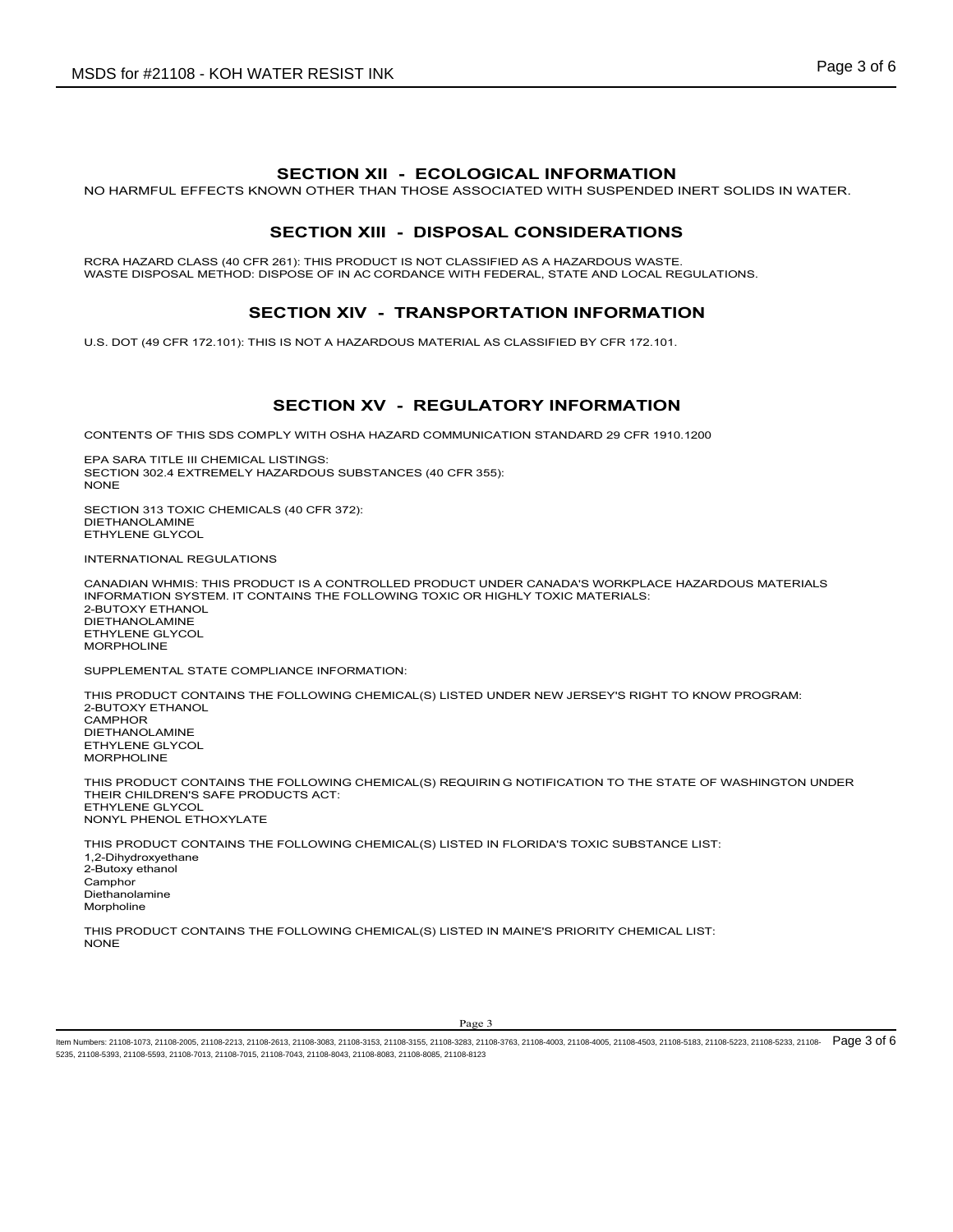THIS PRODUCT CONTAINS THE FOLLOWING CHEMICALS CONSIDERED BY VERMONT AS BEING OF VERY HIGH CONCERN TO CHILDREN:<br>NONE NONE **NOTE** 

THIS PRODUCT CONTAINS THE FOLLOWING CHEMICAL(S) LISTED IN MASSACHUSETTS HAZARDOUS SUBSTANCE LIST: 2-Butoxyethanol **Camphor** Diethanolamine Ethylene glycol Glycerine mist Morpholine SDS for #21108 - KOH WATER RESIST INK<br>THIS PRODUCT CONTAINS THE FOLLOWING CHEMICALS CONSIDERED BY VERMONT AS BEING OF VERY HIGH CONCERN TO<br>CHILDREN:<br>THIS PRODUCT CONTAINS THE FOLLOWING CHEMICAL(S) LISTED IN MASSACHUSETTS H

THIS PRODUCT CONTAINS THE FOLLOWING CHEMICAL(S) LISTED ON MICHIGAN'S CRITICAL MATERIALS REGISTER:<br>NONE

THIS PRODUCT CONTAINS THE FOLLOWING CHEMICAL(S) LISTED ON MINNESOTA'S HAZARDOUS SUBSTANCES LIST: 2-Butoxyethanol Camphor, synthetic Diethanolamine Ethylene glycol, particulate and vapor Glycerin mist Morpholine Polyethylene glycols LOWING CHEMICAL(S) LISTED ON MICHIGAN'S CRITICAL MATERIALS REGISTER:<br>LOWING CHEMICAL(S) LISTED ON MINNESOTA'S HAZARDOUS SUBSTANCES LIST:<br>LOWING CHEMICAL(S) LISTED IN PENNSYLVANIA'S HAZARDOUS SUBSTANCES LIST:<br><br>SECTION XVI -WOUNDINGTON WAS THE FOLLOWING CHEMICAL(S) LISTED ON MICHIGAN'S CRITICAL MATERIALS REGISTER:<br>THIS PRODUCT CONTAINS THE FOLLOWING CHEMICAL (S) LISTED ON MINIM-SOTIA'S HAZARDOUS SUBSTANCES LIST:<br>Distinguisments,<br>Distinguismen THIS PRODUCT CONTAINS THE FOLLOWING CHEMICAL(S) LISTED ON MICHIGAN'S CRITICAL MATERIALS REGISTER.<br>THOMAS FRODUCT CONTAINS THE FOLLOWING CHEMICAL(S) LISTED ON MINNESOTA'S HAZARDOUS SUBSTANCES LIST:<br>Chingens glycol, parisola valid for the material is material in the this material is used in the user's contribution with the material is used in the material in the material in the user's response of the material in the user's response of the mate

THIS PRODUCT CONTAINS THE FOLLOWING CHEMICAL(S) LISTED IN PENNSYLVANIA'S HAZARDOUS SUBSTANCES LIST: 1,2,3-Propanetriol 1,2-Ethanediol Bicyclo[2.2.1]heptan-2-one, 1,7,7-trimet Ethanol, 2,2'-iminobis-Ethanol, 2-butoxy-Morpholine

Under CPSC's consumer product regulations (16CFR1500.3 and 150014), this product has the following required acute and chronic hazard labeling:

NONE **NOTE** 

**THER INFORMATION**<br>commentations contained herein are reliable, but they are given without<br>document applies to this specific material as supplied through the<br>deliable. It is the user's responsibility to satisfy oneself as valid for this material if it is used in combination with any other mater ials. It is the user's responsibility to satisfy oneself as to the suitability<br>and completeness of this information for the user's own particular us

LAST REVISION DATE: 02/06/2017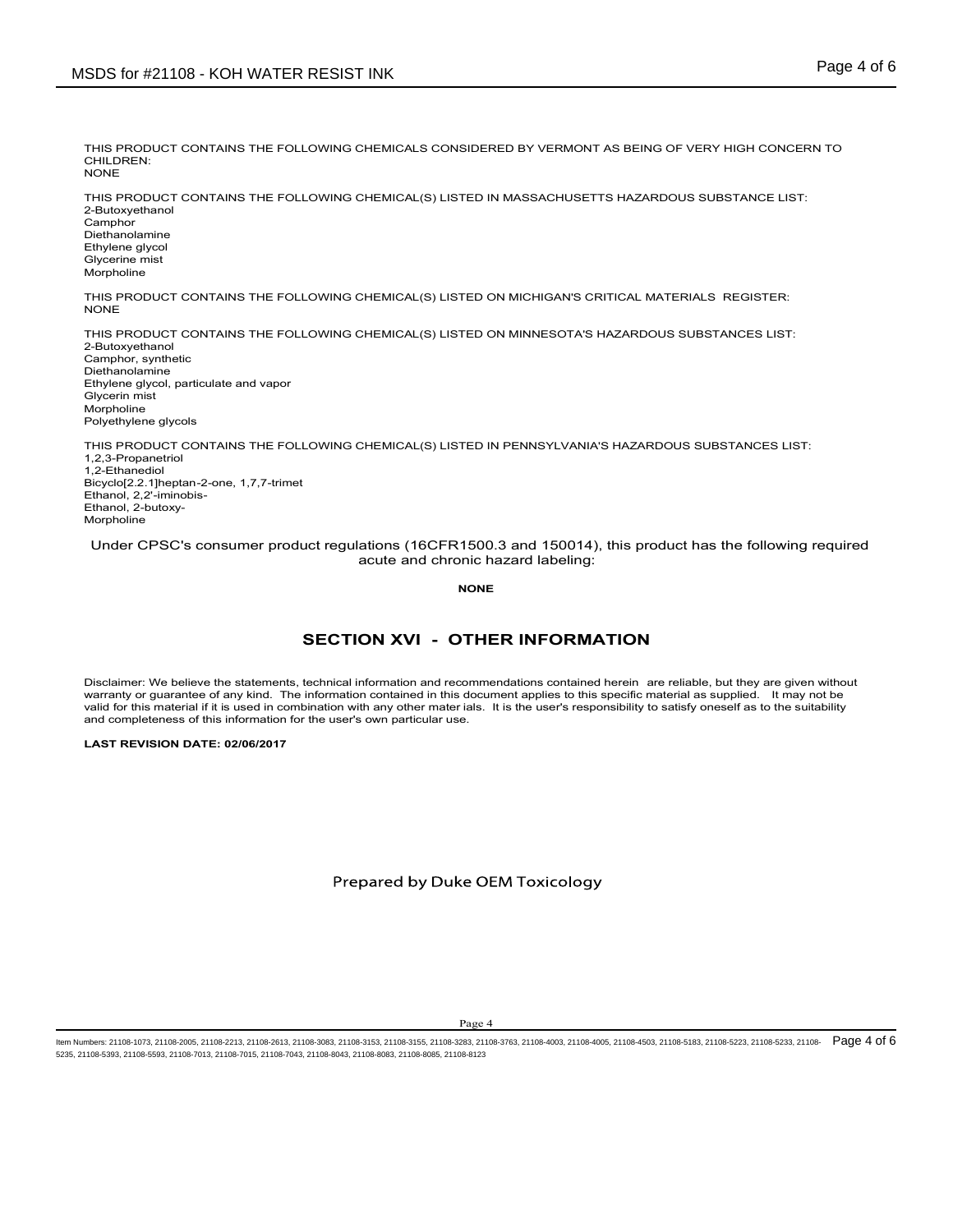# COLOR INFORMATION

|                                           | <b>MSDS for #21108 - KOH WATER RESIST INK</b>                                                      | Page 5 of 6          |  |
|-------------------------------------------|----------------------------------------------------------------------------------------------------|----------------------|--|
|                                           |                                                                                                    |                      |  |
|                                           |                                                                                                    |                      |  |
|                                           |                                                                                                    |                      |  |
|                                           | <b>COLOR INFORMATION</b>                                                                           |                      |  |
| <b>INGREDIENTS</b>                        | THIS SDS APPLIES TO THE FOLLOWING COLORS WHICH ARE ASSOCIATED WITH HAZARDOUS AND/OR NON -HAZARDOUS |                      |  |
| <b>Product Color</b>                      | <b>SKU</b>                                                                                         | Hazardous Ingredient |  |
|                                           |                                                                                                    |                      |  |
| <b>BLACK</b>                              | 9065F.BLA, 9065D.BLA, 9065F.BLA,<br>9065FBU.BLA, 90654.BLA, 9066D.BLA                              | (NONE)               |  |
|                                           |                                                                                                    |                      |  |
| <b>BLUE VIOLET</b><br><b>BURNT SIENNA</b> | 9065D.BVI, 9065FBU.BVI, 90654.BVI<br>9065FBU.BSI, 90654.BSI, 90654.BSI                             | (NONE)<br>(NONE)     |  |
| <b>CARMINE</b>                            | 9065D.CAR, 9065FBU.CAR, 90654.CAR                                                                  | (NONE)               |  |
| <b>COBALT BLUE</b><br>CYAN                | 9065D.BCL, 9065FBU.CBL, 90654.CBL<br>9065D.CYA, 9065FBU.CYA, 90654.CYA                             | (NONE)<br>(NONE)     |  |
| <b>GREEN</b>                              | 9065D.DGR, 9065FBU.DGR, 90654.DGR, 9066D.GRN                                                       | (NONE)               |  |
| GRAY                                      | 9065D.GRA, 9065FBU.GRE, 90654.GRA                                                                  | (NONE)               |  |
| LIGHT GREEN<br><b>ORANGE</b>              | 9065D.LGR, 9065FBU.LGR, 90654.LGR                                                                  | (NONE)               |  |
| PRUSSIAN BLUE                             | 9065D.ORA, 9065FBU.ORA, 90654.ORA<br>9065D.PBL, 9065FBU.PBL, 90654.PBL                             | (NONE)<br>(NONE)     |  |
| <b>RAW SIENNA</b>                         | 9065D.RSI, 9065FBU.SIE, 9065FBU.RSI                                                                | (NONE)               |  |
| <b>RED VIOLET</b>                         | 9065D.RVI, 9065FBU.RVI, 90654.RVI                                                                  | (NONE)               |  |
| <b>SCARLET</b><br>SEPIA                   | 9065D.SCA, 90654.SCA<br>9065D.SEP, 9065FBU.SEP, 90654.SEP                                          | (NONE)<br>(NONE)     |  |
| <b>ULTRAMARINE</b>                        | 9065D.ULT, 9065FBU.ULT, 90654.ULT                                                                  | (NONE)               |  |
| <b>VERMILLION</b>                         | 9065D.VER, 9065FBU.VER, 90654.VER                                                                  | (NONE)               |  |
| YELLOW<br><b>MAGENTA</b>                  | 9065D.YEL, 9065FBU.YEL, 90654.YEL, 9066D.YEL<br>9065.FBU.MAG                                       | (NONE)<br>(NONE)     |  |
| <b>BLUE VIOLET</b>                        | 9065.FBU.BVI                                                                                       | (NONE)               |  |
| RED                                       | 9066D.RED                                                                                          | (NONE)               |  |
| <b>VIOLET</b><br><b>BLUE</b>              | 9066D.VIO<br>9066D.BLU                                                                             | (NONE)<br>(NONE)     |  |

Page 5<br>283, 21108-2763, 21108-4033, 21108-4035, 21108-4033, 21108-5183, 21108-5223, 21108-5233, 21108-<br>28, 29, 21108-2763, 21108-4033, 21108-4035, 21108-4033, 21108-5133, 21108-5223, 21108-5233, 21108ltem Numbers: 21108-1073, 21108-2005, 21108-2213, 21108-2613, 21108-3083, 21108-3153, 21108-3155, 21108-3283, 21108-3763, 21108-4003, 21108-4005, 21108-4503, 21108-5183, 21108-5223, 21108-5233, 21108-523, 21108-523, 21108-5235, 21108-5393, 21108-5593, 21108-7013, 21108-7015, 21108-7043, 21108-8043, 21108-8083, 21108-8085, 21108-8123